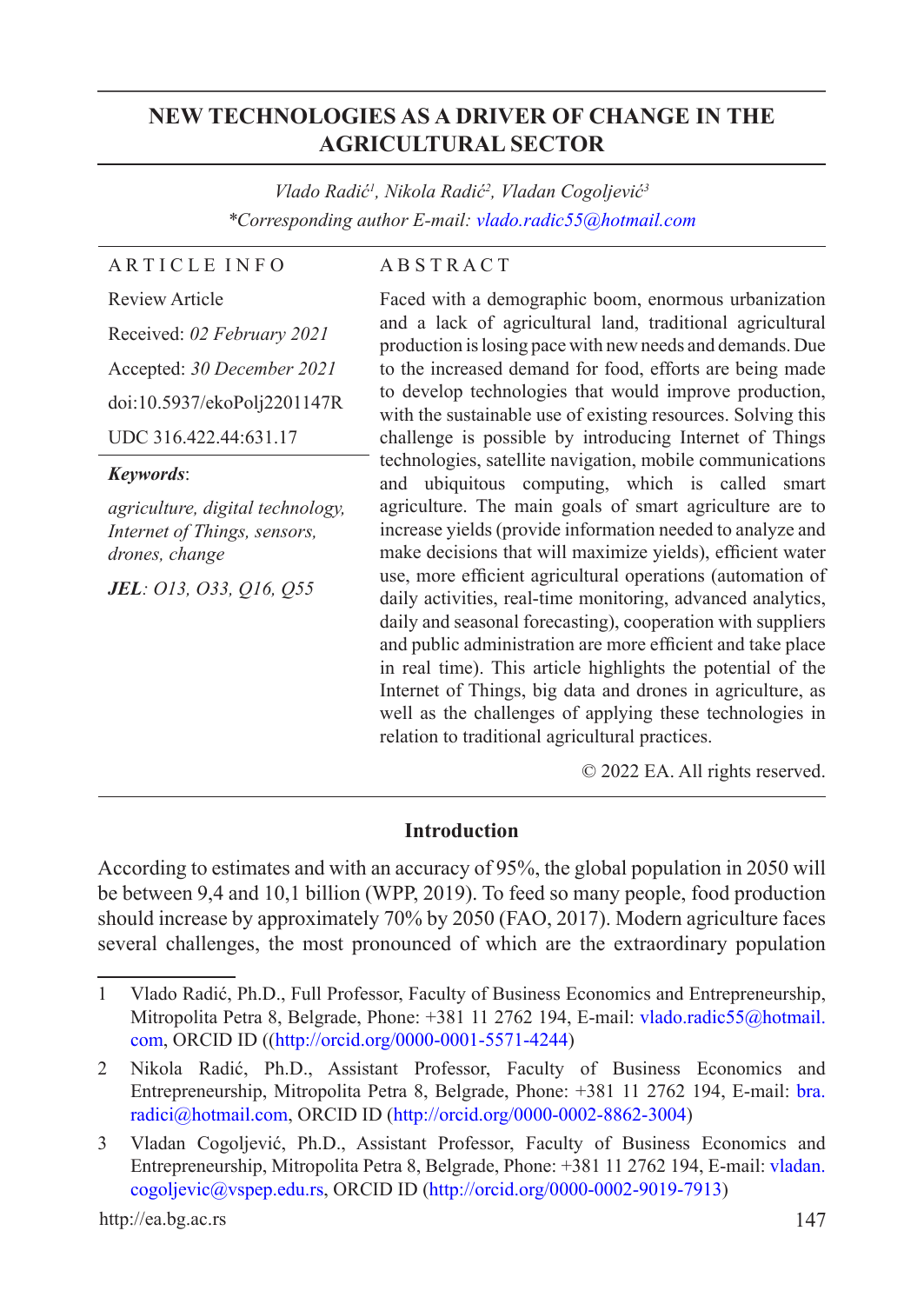growth, environmental degradation, lack of natural resources, reduction of arable land, climate change, and declining productivity and profitability. Because agriculture is a significant sector in every country's economy, the traditional methods used for decades to produce food today cannot meet the greatly increased needs.

The accelerated development and adoption of technologies in the 20th and at the beginning of the 21st century and the way in which they are changing our lives and the environment is not a new phenomenon. However, many advances in biology, quantum theory, electronics, computing, communications, and materials science are relatively new. Deciphering the human genome, measuring gravitational waves, producing microintegrated circuits, developing the internet, and mass adoption of personal computers and smartphones have mostly happened in the last 10 to 30 years. Certainly, artificial intelligence, machine learning, the IoT, sensors and blockchain, are just some of the examples of new technologies (Radic, 2020; Teodosijevic Lazovic, 2020).

Technology has provided a new landscape, in which businesses that adapt are wellplaced to thrive. Businesses that are slow to adapt or are inflexible to change risk compromising their own productivity, ultimately jeopardizing their business' viability. We examined key trends facing agribusiness, outlining the potential ramifications and opportunities, that will create lasting effects in the supply chain for decades to come.

The goal of applying new technology in agriculture is to increase yields, reduce harvest times, reduce costs and environmental impact. The new age implies the use of technologies, applications and solutions implemented in the concept of Industry 4.0, which radically transform the production capabilities of all industries, including agriculture (Bonneau, Copigneaux, 2017). The integration of new technologies with modern agriculture results in better production and easier supply chain management. The basic applications of digital technologies in agriculture are so-called sensor technologies, such as meteorological stations on parcels, humidity sensors and soil scanners, yield mapping, satellite and drone images, the IoT and big data analytics.

These include precision farming and robotics, which enable optimal sowing, fertilization and crop protection, precise irrigation, precise weed control and automated harvesting, and, finally, predictive and prescriptive analytics, which enable correct decisions to be made based on sensor data.

The importance and potential of digital technologies became very visible during the crisis caused by the corona virus. Procurement of raw materials, consulting or direct connection of producers and consumers have become more complicated than ever, and with digitalization they could be significantly improved in agriculture after the end of the corona virus pandemic. Solving this challenge on a global level is possible by introducing IoT, satellite navigation, mobile communication, and computing.

As in other sectors, there must be conditions in the agricultural production sector that will ensure the efficient use of digital technologies. This primarily refers to the necessary infrastructure and connectivity, accessibility, educational level of future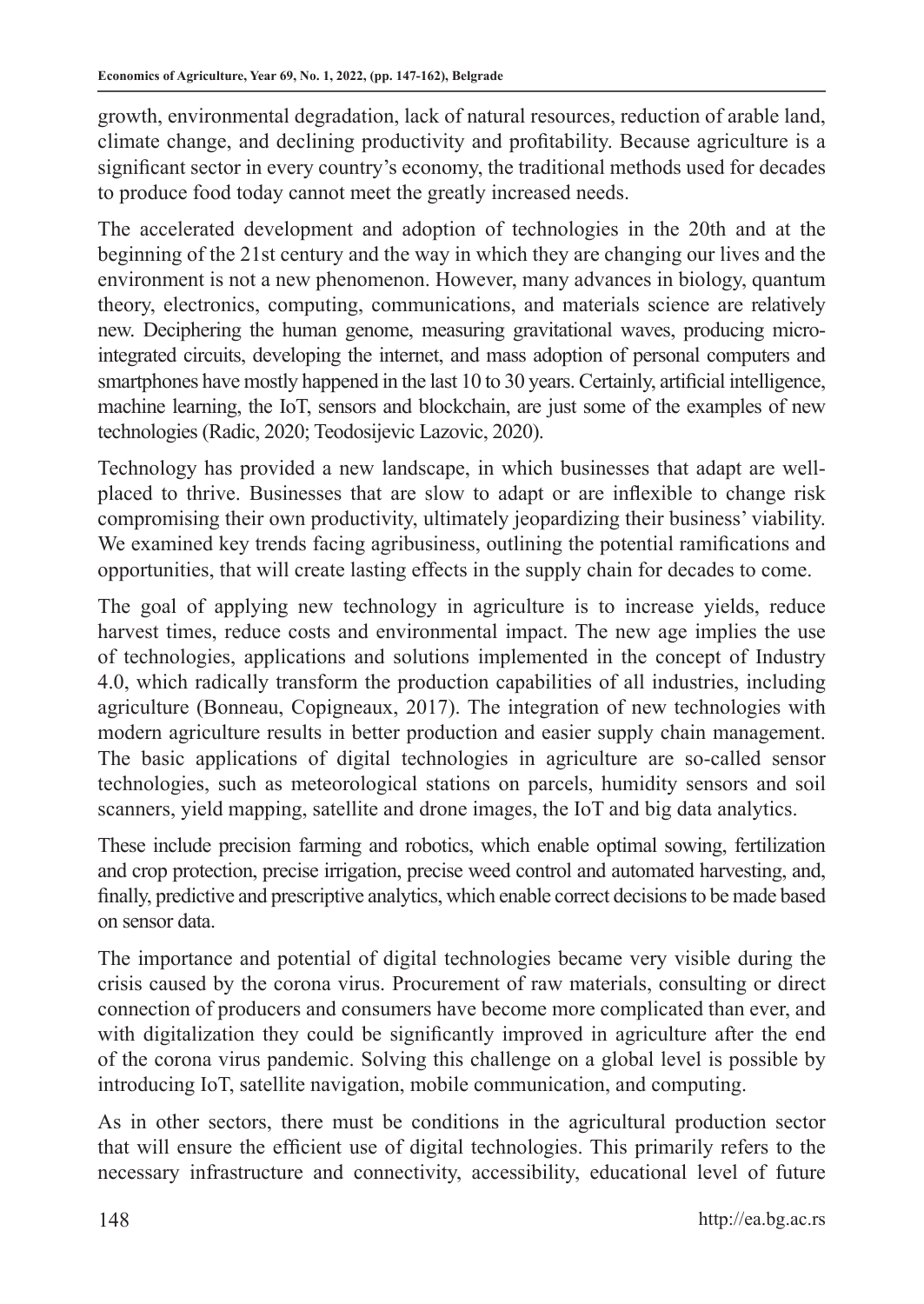users of these technologies and support of institutions. Although the introduction of digital technologies in rural areas allows small farmers to connect with suppliers and enter the market, great challenges have been faced. With the migration to urban areas, the number of inhabitants in rural areas is decreasing, so the progress in the field of education is limited. The biggest problem is, of course, the lack of IT infrastructure and the high costs of establishing it in remote rural communities. Finally, taking into account developing and least-developed countries, high poverty rates are a particular challenge and a kind of limitation in the implementation of digital technologies (Cowie et al., 2020; Trendov et al., 2019).

The goal of the paper is to review empirical research on the adoption of new technologies in agriculture, and to present the possibilities and limitations of IoT, big data, and Unmanned Aerial Vehicles (UAVs) in agriculture context. The research methodology includes formulating of review, research questions, selecting relevant papers for review, and extracting useful information from those papers. Finally, the conclusion and suggestions for future work follow. The main research questions were:

- What are the advantages of applying digital technologies in the agricultural sector?
- What are the limitations of using these technologies?
- What are the current challenges and future expectations?

# **Literature review**

The importance of technology for the development of society is immeasurable because technology includes all activities that create some value as a result, regardless of whether it is a product or a service. Technology contains knowledge, expertise, as well as ways to use factors of production to create products and services for which there is economic and social demand. Therefore, any breakthrough in one area of technology has a direct consequence of their application in another area. The need to apply new technologies in agriculture is not in question.

The need for technological development in agriculture, new technologies and their adoption by farmers are key drivers of maintaining the competitiveness of agriculture in the global world. After the application of digital technologies within the agricultural sector, as part of the Industry 4.0 concept, the term "Agriculture 4.0" has recently been attributed to it, and research activities and advancements have persistently enhanced over the years.

One area of information technology that has been developing rapidly in recent times is the Internet of Things (IoT). IoT technologies allow you to connect more users, devices, services and applications to the Internet. Devices connected to other devices and applications can exchange data directly and indirectly with each other. End users access this data via the web and mobile applications, configure device configurations, and manage and maintain IoT systems. IoT is defined as a global network infrastructure that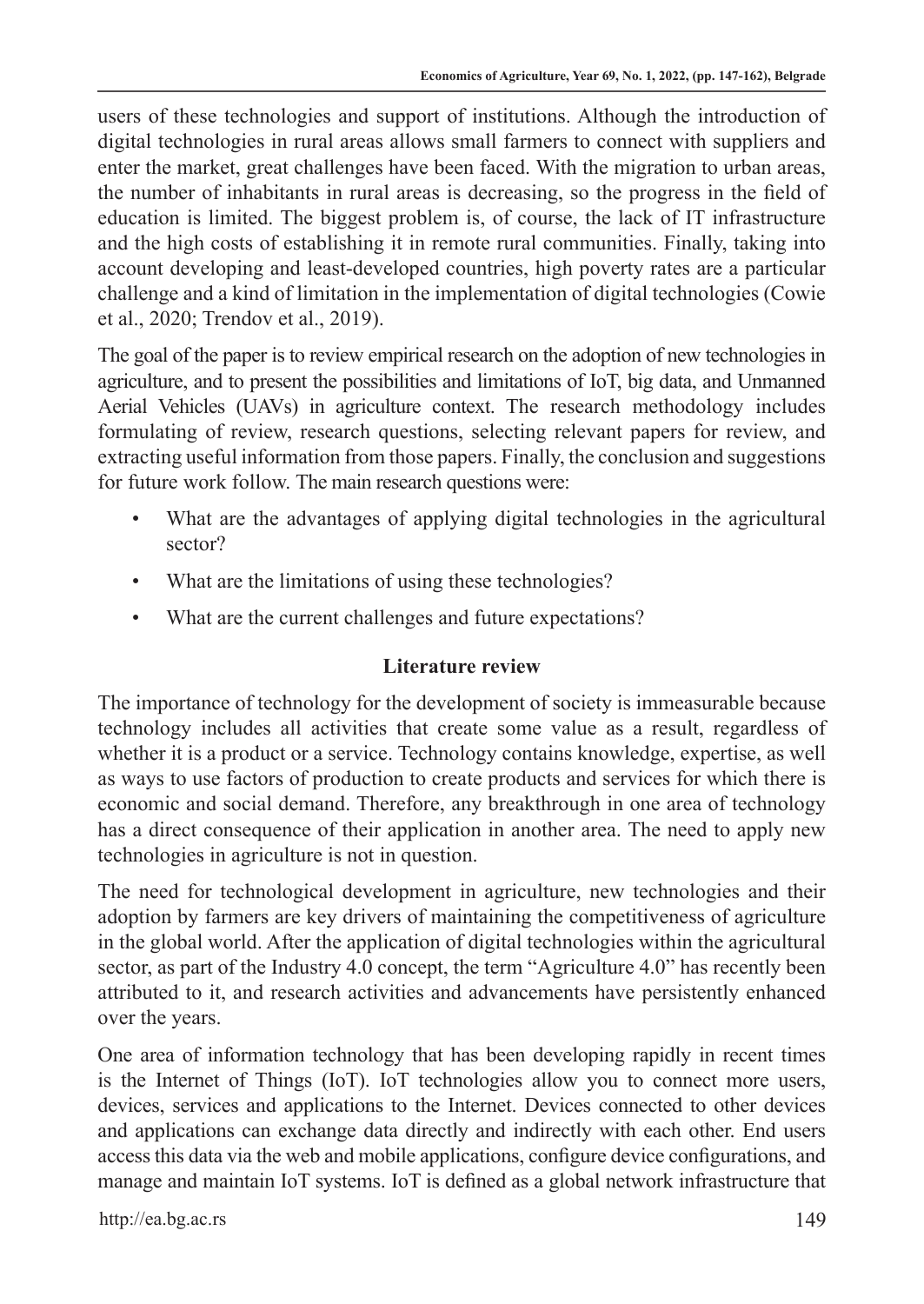enables the connection of physical and virtual devices with interoperable communication protocols and intelligent interfaces. The infrastructure consists of three basic components: smart devices, the network infrastructure for connecting them, and systems that use data generated by smart devices. The structure of IoT can be divided into three layers: hardware, infrastructure, applications and services (Gubbi et al., 2013).

An intelligent device is an instrument or machine with the properties of a computer. Its main feature is that it can communicate with other devices in the environment and perform intelligent operations. Such a device must have power, memory, processor and communication interface. Smart devices can be powered via the electricity grid, batteries, solar panels, etc. The memory of smart devices allows storing data from sensors and performing operations for which devices are programmed. The IoT device consists of input / output interfaces for sensors and actuators, an interface for internet connection, an interface for storage and memory and an audio and video interface. IoT devices include: sensors (for monitoring the status and notification of changes in the environment in which they are located), actuators (which based on detected changes in the environment through management actions perform physical activities), modules (which allow receiving commands in a particular environment), microcontrollers with built-in memory, clock and hardware for connecting to external devices), microcomputers (which have a microprocessor, memory and input-output devices on one chip).

Technologies used for the development of the Internet of intelligent devices are: network technologies and protocols, sensor networks, mobile technologies, cloud computing and big data. Mobile technologies that have contributed to the development and application of the Internet of Intelligent Devices are mobile telephony and mobile Internet networks, Bluetooth, RFID, WiMAX, Global Positioning System (GPS), Near Field Communication (NFC), ZigBee and others.

With the development of mobile business technologies, IoT and social media, the amount of data stored in the information systems of organizations (companies, companies, firms) is increasing. Requirements for the development of advanced e-business applications, which are characterized by reliability, distribution and scalability, cannot be realized using traditional databases. That is why new approaches are being developed for storage, fast search and analysis of large amounts of data in real time, based on big data technologies. The need for big data technologies is often explained by the use of three "V" models, according to which the main characteristics of big data are: data volume (Volume), data diversity (Variety) and speed (Velocity).

In the professional literature in the last few years, numerous authors have published papers related to IoT, intelligent devices and the concrete application of IoT in agriculture. These papers provide an overview of the concepts, infrastructure and technologies used to develop smart environment management applications, present solutions based on data collection from sensors on soil, temperature, humidity, pH, nutrients, pests, and the possibility of establishing a link between crop, weather and equipment data for efficient irrigation, reproduction and optimal livestock nutrition (e.g. Yadav et al., 2015; Forkan et al., 2015; Ribarics, 2016; Stubb,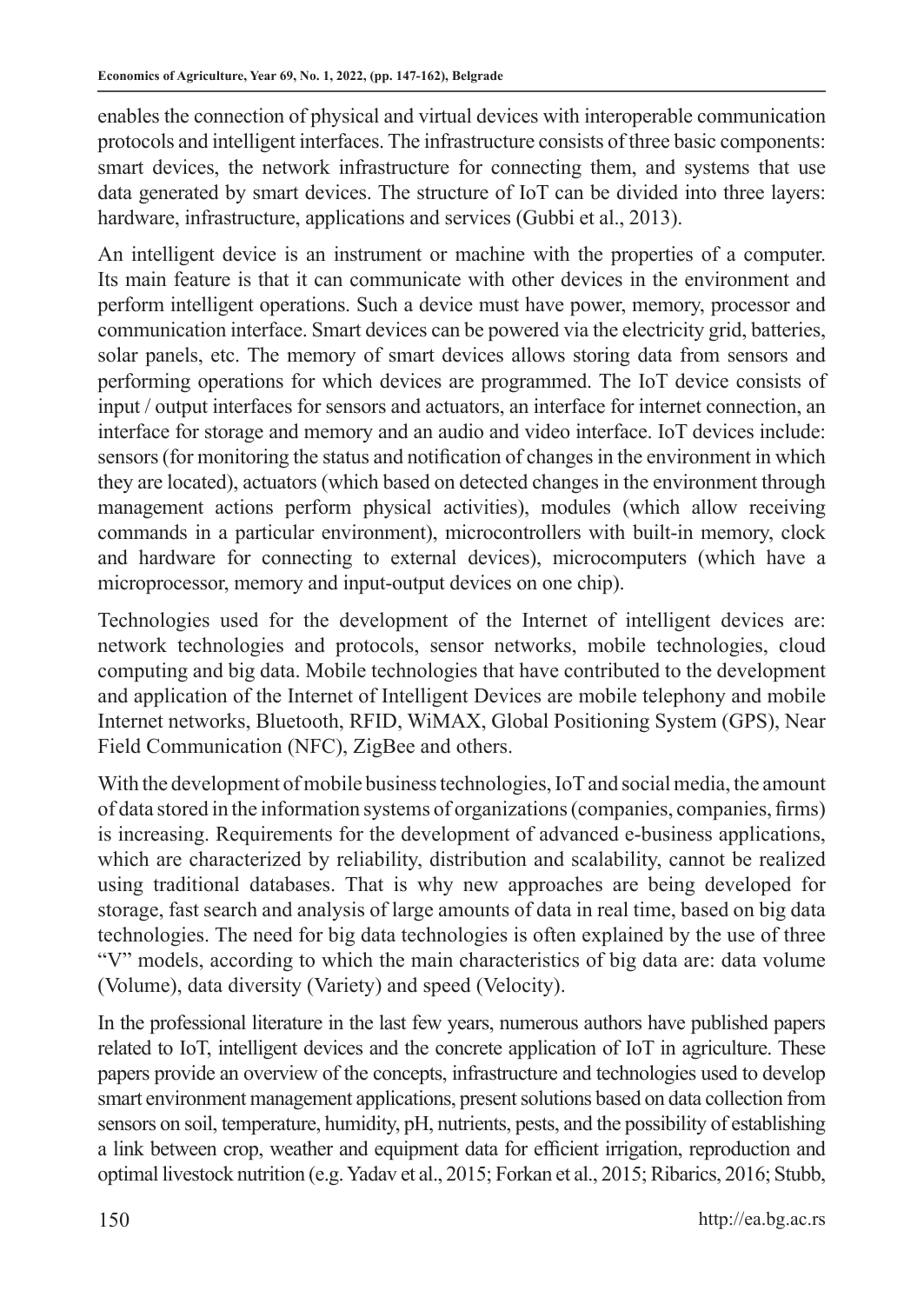2016; Nandyala & Kim, 2016; Ingale & Jadhav, 2016; Nalini & Suvithavani, 2017; Kamath et al., 2019; Khanna & Kaur, 2019; Rao et al., 2019; Shafi et al., 2019; Zikria et al., 2019).

Other authors point to big data analysis techniques and their application and suitability in different areas of agriculture (e.g. Hilbert, 2016; Rajeswari et al., 2017; Al-Kathani & Karim, 2018; Wolfert et al., 2018; Kumar & Menakadevi, 2018; Asghari et al., 2019; Sarker et al. , 2019; Tseng et al., 2019; Li et al., 2015; Li et al., 2019; Liu et al., 2019; Farooq et al., 2019). A special segment in the field of sensors is the establishment and integration of wireless sensor network (WSN - Wireless Sensor Network), which dealt with Anushree & Krishna (2018), Toth et al. (2019) and Rasooli et al. (2020) etc. Of course, a large number of generated and processed data requires their storage and uninterrupted access, which is coupled with the security aspect and the possibility of misuse or theft of such data. This segment of information technology has long been the focus of many experts and researchers, who recommend different methods, techniques and solutions (e.g. Stergiou et al., 2018; Hussein et al., 2020; Shang et al., 2020; Zhang et al., 2021).

# **Internet of Things in agriculture**

The advent of new and better sensors and IoT has led to significant changes, such as automation of management, surveillance of protected areas and facilitated cultivation. IoT enables remote management, achieving greater efficiency, accuracy and reducing costs, saving time, especially if agricultural land is far away. IoT is a technological revolution, and it represents the future of computing and communications. Its development depends on technical innovations in many areas, from wireless to nanotechnology. Li et al. (2105, 2019) state that the basic concept of IoT is to sense the physical world by connecting physical objects with each other, which is based on different identification and tracking technologies that allow remote monitoring of these physical objects without the need to be in line-of-sight (Xu et al. 2014). As more and more physical objects are equipped with remote sensing and controlling devices, it is possible to continuously monitor the status of a specific physical object or its environment (Madakam et al., 2015).

Dramatic climate change, especially rapid depopulation, air, water and land pollution, increasing urbanization and shrinking agricultural land, and unprecedented demographic shocks have contributed to the technological transformation of the agri-food sector in recent decades. This refers not only to the automation and application of machines with new possibilities, but also to the greater use of digital technologies, especially IoT. In this way, farmers can gain better control over agricultural land, take corrective action and achieve desired yields. According to marketing estimates, the use of IoT in agriculture is expected to reach 20.9 billion dollars by 2024 (Chui et al., 2021). This is mostly influenced by increased demand, wider acceptance of IoT and related technologies by farmers, as well as the desire to increase the efficiency of agriculture.

Smart agriculture gathers data from the field frequently and accurately, combined with external sources (e.g., weather information, environment conditions, etc.) and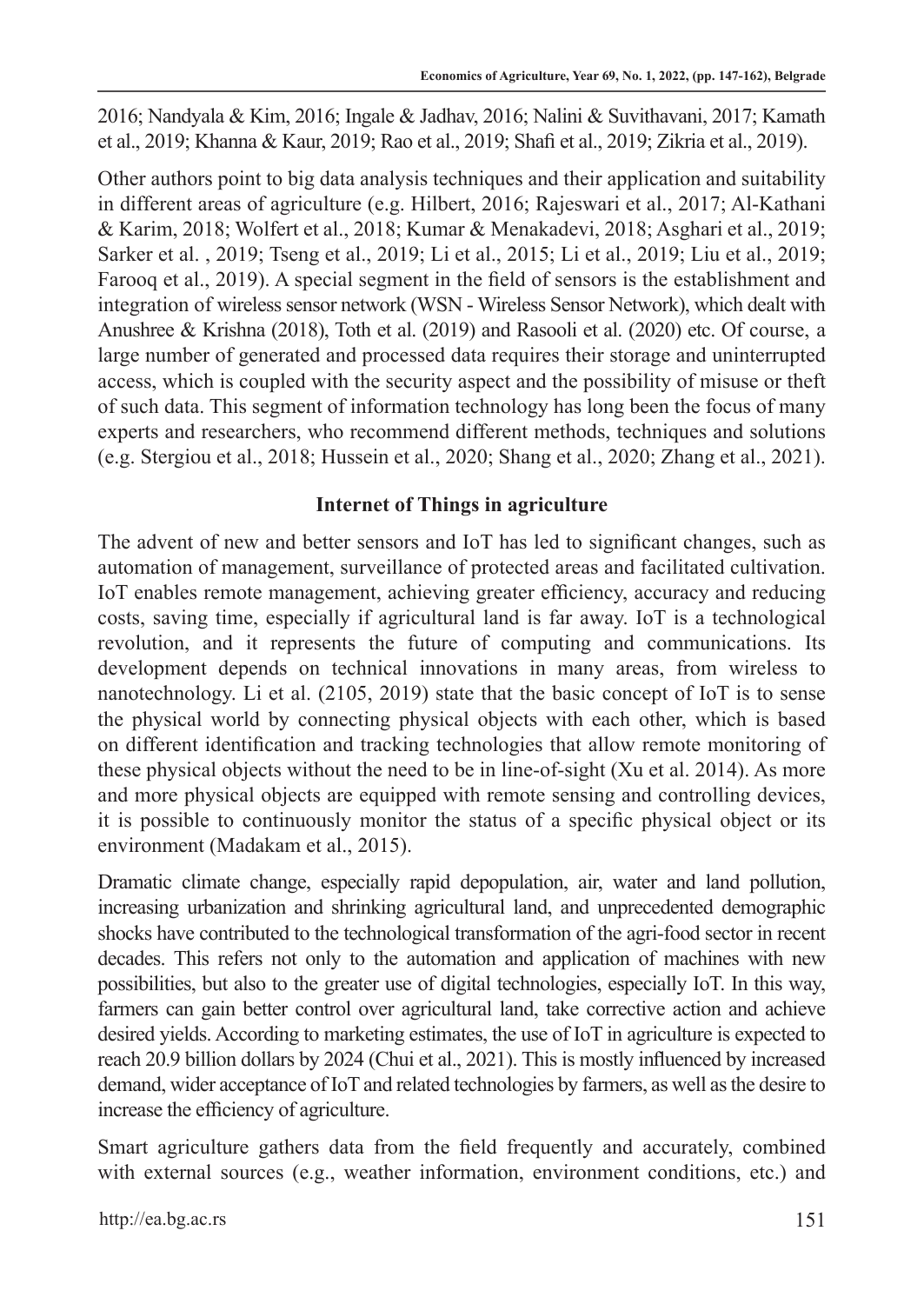administrative documents from the food chain (invoices, laboratory results, etc.). The combined collected data is analysed and interpreted, and insights are generated to support the farmers to make better decisions. These decisions can then be applied by using robotics and advanced machinery, and farmers can monitor in real-time the processes and get feedback. Technologies used include sensors, communication networks, edge computing, platforms, unmanned aerial systems, artificial intelligence and IoT as the pivotal technology for the future. Table 1 shows some of the benefits of using IoT in the agri-food sector.

#### **Table 1**. Benefits of IoT in the agri-food sector

|         | 1. Collect data using sensors and IoT devices to track agri-food processes, equipment efficiency,<br>fertilisers needed, and ensure uniform quality of the food.                                                                                                            |
|---------|-----------------------------------------------------------------------------------------------------------------------------------------------------------------------------------------------------------------------------------------------------------------------------|
|         | 2. Sustainable cost management and waste optimisation using efficient control over production by<br>identifying anomalies in crop growth or livestock health, to mitigate risks.                                                                                            |
|         | 3. Improving the functioning of the food chain by making farm data available to other actors and<br>trigger consumers to buy more sustainable food.                                                                                                                         |
| 4.      | Process automation during the production cycle using IoT, digital technologies and platforms (e.g.,<br>fertilization, irrigation, pest control).                                                                                                                            |
| $5_{-}$ | Effective control of production processes to maintain high quality and volume of products.                                                                                                                                                                                  |
|         | 6. Accelerate the transition to sustainable fair food systems with a neutral or positive environmental<br>impact, and ensure food security, nutrition, public health, preserve affordability of food while<br>generating fairer economic returns, and promoting fair trade. |

*Source:* Project "Internet of Food and Farm 2020", EU, 2021.

The benefits of ensuring the successful development, deployment, and use of IoT solutions in the agricultural sector are quite apparent. It makes sense from an economic point-of-view (greater growth within the industry, increased productivity, reducing long-term costs, and costly waste). It is also very clear from an environmental perspective (reduce climate emissions, less food waste, less herbicide, and pesticide use [through greater optimisation], and improved yields, and a reduction of plant and animal disease through early detection). IoT solutions should be promoted and ensured through effective policy, supportive regulation, and incentives.

Technological limitations (Table 2) were a major inhibitor for adopting and implementing IoT solutions. These limitations were wide-ranging, and require a concerted effort between policymakers and technology providers to overcome these difficulties. Examples of use IoT in EU countries have identified many technological and regulatory differences between countries, such as bandwidth, internet access and IoT solutions. The lack of rural connectivity, poor or costly internet access, or interference with connectivity, proved to be one of the greatest challenges. Rural areas, where most of the agriculture activity is concentrated, have been traditionally underserved in terms of connectivity services. This represents a serious bottleneck for the development of digital agriculture and the uptake of its benefits (Ryan et al., 2021).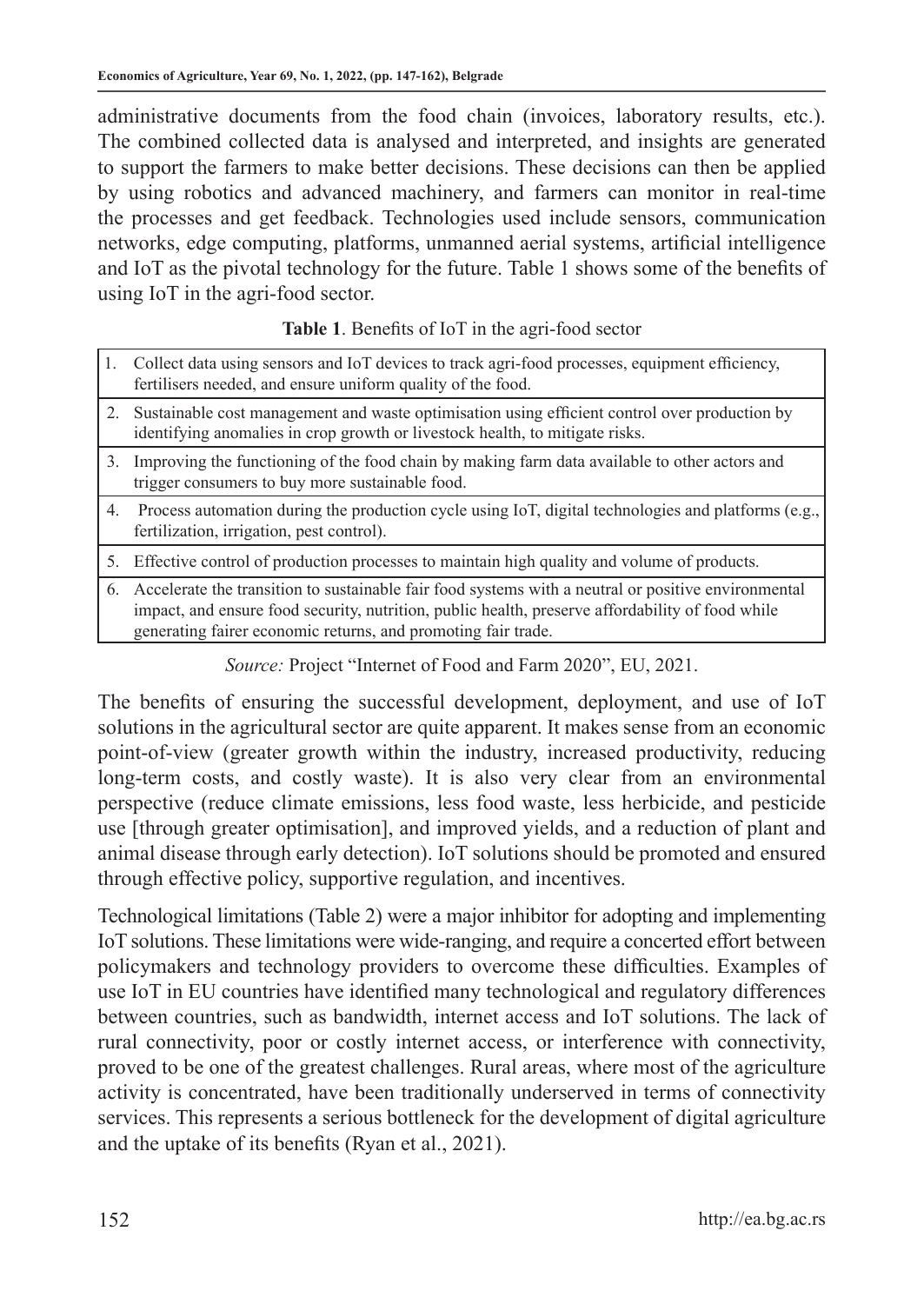|  | Table 2. Technological limitations IoT |  |  |
|--|----------------------------------------|--|--|
|--|----------------------------------------|--|--|

- 1. Transnational and national policymakers need to find greater convergence on regulation to ensure easy, effective, and mutually beneficial transitions between borders, allowing easier adoption of new agricultural IoT technologies.
- 2. There needs to be clear policy to support technological innovation and adoption through economic incentives, advice, integration, and education.
- 3. Implement sufficient internet connections in rural areas, ensuring fast, widespread, and reasonably priced availability. Ensure that rural areas have sufficient mains/electricity for IoT connectivity, promote an awareness of this availability, and education of how the sector can benefit from cloudbased services and online business channels.
- 4. Make specific policy efforts for fair access to, and education of, technology to avoid the "digital divide" and information asymmetries. The digital divide is caused when there are those who benefit from, have access to, and can use digital technologies, while others cannot.
- 5. Technology standards and the use of performance standards need to be set, along with policy decisions including holistic consideration of benefits, costs, effects of digital technologies, climate, re-use, and recycling. The technology itself must be robust and reliable, achieved through independent testing facilities to ensure they are effective.

*Source:* Project "Internet of Food and Farm 2020", EU, 2021.

Efficient use of IoT and digital technologies in agriculture depends on enabling technologies, connectivity infrastructure, edge computing processing and data collection. However, among all the above parameters, in the agri-food sector, the most important is the connectivity. Connectivity requires low-cost IoT networks that are easy to set up, support multiple devices, and provide superior real-time data performance. Only with the fulfillment of these requirements can it be expected that the advantages of advanced IoT implementation will be used in the best way.

Agriculture is expected to be one of the sectors that will be extremely affected by progress in the IoT domain (Tzounis et al., 2017). The main advantages of using IoT in agriculture are higher crop yields and lower costs. Gralla (2018) states that yields on the average farm using IoT increase by 1.75%, the cost of energy used decreases from 17 to 32 dollars per hectare, and the use of water for irrigation decreases by 8%.

#### **Potentials and problems of using drones in agriculture**

Unmanned aerial vehicles (UAV) or Unmanned Aerial Systems (UAS) are aircraft of various shapes and sizes, which can be remotely controlled or can fly autonomously. Drones are made of lightweight composite materials to reduce weight and increase the ability to change position. Due to the use of composite materials that have high strength, they can fly at extremely high altitudes. In principle, they can be equipped with a wide range of navigation systems or recording devices (RGB and infrared cameras, GPS). In addition to low weight, the advantages of using drones are that they are easy to transport, they can take high-resolution images, change the flight altitude depending on the needs of data collection, they can move on terrains that are not accessible to offroad vehicles. In addition to the above, the most important feature is the availability of data in a short time interval (Simelli & Tsagaris, 2015).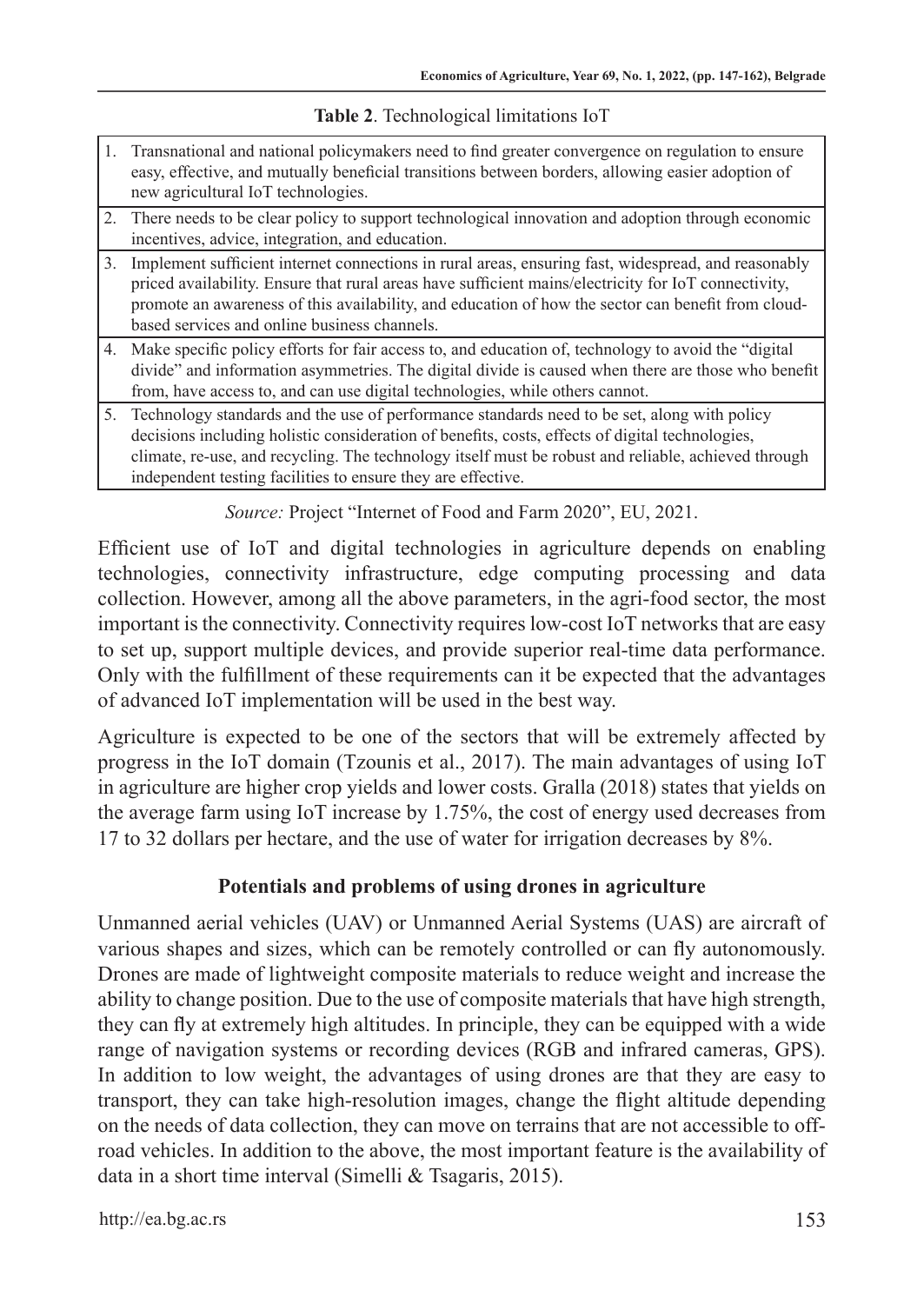The UAVs are characterized by small dimensions, portability, as well as the possibility of quick and easy installation in the field. In agriculture, UAVs show unlimited potential and they are used to processing of photographs and obtain a significant amount of information on the condition of crops on agricultural land. They are used for chemical protection, sowing and fertilization. The UAVs can also be used to monitor the condition of crops and mapping production areas, classification of plants on production areas, monitoring the occurrence of diseases and pests, detection of areas where stress occurred in plants due to excessive water or other factors, detection of areas where perform watering or drainage, assessment of plant biomass, as well as monitoring of weeds present on production areas (Zhang & Kovacs, 2012).

It can be concluded that there is a wide range of activities in agriculture that can be implemented using UAVs, which include soil analysis for field planning, crop monitoring, crop spraying, irrigation, crop health assessment, crop surveillance, controlling weed, insect, pest and diseases, tree / crop biomass estimation, and scaring birds (Kim et al., 2019; Pathak et al., 2020).

With the help of cameras with different characteristics installed on unmanned aerial vehicles, it is possible to generate 2D and 3D high-resolution soil maps, based on which useful information on soil properties, crop condition, moisture content, soil erosion, stressed surfaces, etc. is obtained. The use of UAVS can reduce the use of pesticides and maximize efficiency by decontamination on a large scale (up to 50 ha per day), which requires only 10 minutes of work on 0.5 ha of surface. Thus, research in the field of unmanned aerial vehicles aims to reduce the need for physical engagement of farmers (Luck et al., 2010). For example, the Chinese company DJI, with a large share in the market of UAVs, launched the MG-1 model for spraying pesticides. The MG-1 has eight rotors, a payload of 10 kg and can spray up to 4 ha per hour, and automatically adjusts the required (lowest) amount of pesticides to flight speed (Kim et al., 2019).

For optimal production, crop monitoring is necessary, which in the case of large farms requires significant time and work. Therefore, it is proposed to monitor crops through unmanned aerial vehicles, which significantly reduce the working time. The UAVs, equipped with multispectral cameras and thermal sensors, can also be used to control irrigation. In the United States, pest infestations and infections cause damage of about 33 billion dollars annually, so early warning and diagnosis is necessary because the damage is spreading rapidly (Kim et al., 2019). Nebiker et al. (2016) conducted research on potato fields to infect and showed that high-resolution RGB cameras and multispectral sensors mounted on UAV accurately and quickly detect pathogens.

For example, in Xinjiang, the most important region for cotton production in China, cotton production takes place on areas of over 2,5 million hectares. Before the cotton is harvested in October, defoliants must be sprayed so that the harvested cotton does not contain impurities from the leaves. For this activity, local producers, apparently, use tractors, which can damage the land and 5-8% of the obtained amount of cotton. Lately, however, more and more farmers are turning to UAVs to do these jobs, because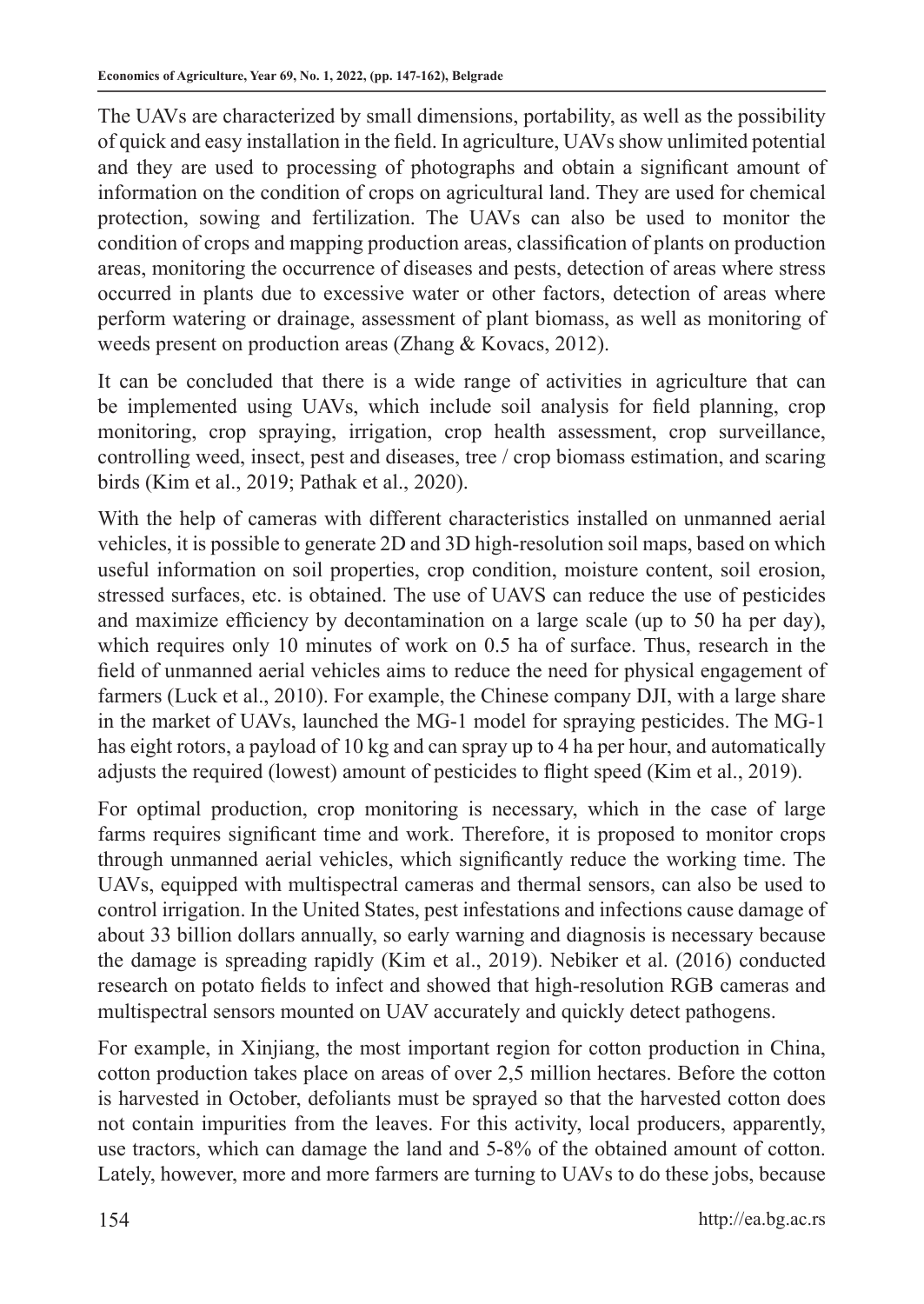flying over areas with cotton UAVs does not cause additional damage. It is estimated that one UAV does the job as 60 farmers in one hour, which is a significant saving of time and labor costs. Since productivity measures the efficiency with which farmers use inputs to produce outputs, it is obvious that the use of UAVs increases productivity. Also, during 2019, about 4500 UAVs performed tasks on 65% of the cotton fields in Xinjiang, which increased the total cotton production in the region by 400.000 tons and resulted in an increase in revenue of more than 430 million dollars. Across China, there are over 50.000 agricultural UAVs in operation, which have sprayed with fertilizer and pesticides on an area of 30-33 million hectares of crops (Wang et al., 2019). The constant adoption of new technologies and practices enables farmers to increase the quantity and quality of agricultural products, use inputs and reduce production costs. Xia et al. (2017) cites the example of farmers in Australia who have reduced the use of inputs (including land, working capital) by approximately one percent per year in the last four decades.

The advantages of using UAVs are expressed in several ways. For example, the flight of UAVs is controlled from a distance by trained pilots, which eliminates direct contact of farmers with toxic substances. Secondly, on large areas with agricultural crops, farmers would have to work longer and get more tired, which reduces their efficiency. The UAVs do this in a shorter time, eliminating other delays in the field, because they can spray 20- 40 ha per day, depending on the capacity of the UAV (which is up to 30 times larger than traditional sprayers with a backpack). Automation affects even spraying which reduces spillage and saves up to 30% of pesticides. The UAVs use ultra-low volume spraying technology, which saves 90% of water compared to traditional spraying methods. Since the work of farmers in traditional spraying is longer and requires intensive use of labor, the price of conventional spraying is affected by the number of farmers and the area on which they are engaged. The use of drones in this operation provides a lower cost of spraying by as much as 97%. The main characteristics of UAVs used in agriculture are ease of use, long projected service life, easy maintenance, availability and replacement of spare parts that are not expensive (Pathak et al., 2020).

Since UAVs are used in agriculture in only a few countries in the world (USA, Japan, China, Spain, Australia, Brazil, India, South Africa), examples of specific use are related to both technological and regulatory constraints. Technological constraints relate to the characteristics and specifications of UAVs (mass, materials, fixed wings or multirotors, application of different types of sensors, cameras and other equipment). Regulatory constraints apply to the legal framework defined by national aviation authorities (classification of UAVs into categories according to mass, altitude and speed, and range, obtaining a permit to fly, examinations for operators, etc.).

http://ea.bg.ac.rs 155 In addition to specific advantages, UAVs for application in agriculture also have certain limitations. The flight duration of UAVs, due to the higher carrying capacity (sensors, camera, accompanying equipment), ranges from 20-60 minutes, which is reflected in the lower coverage of the land surface in one pass. On the other hand, the price of UAVs that have the option of a longer flight is progressively increasing. The UAVs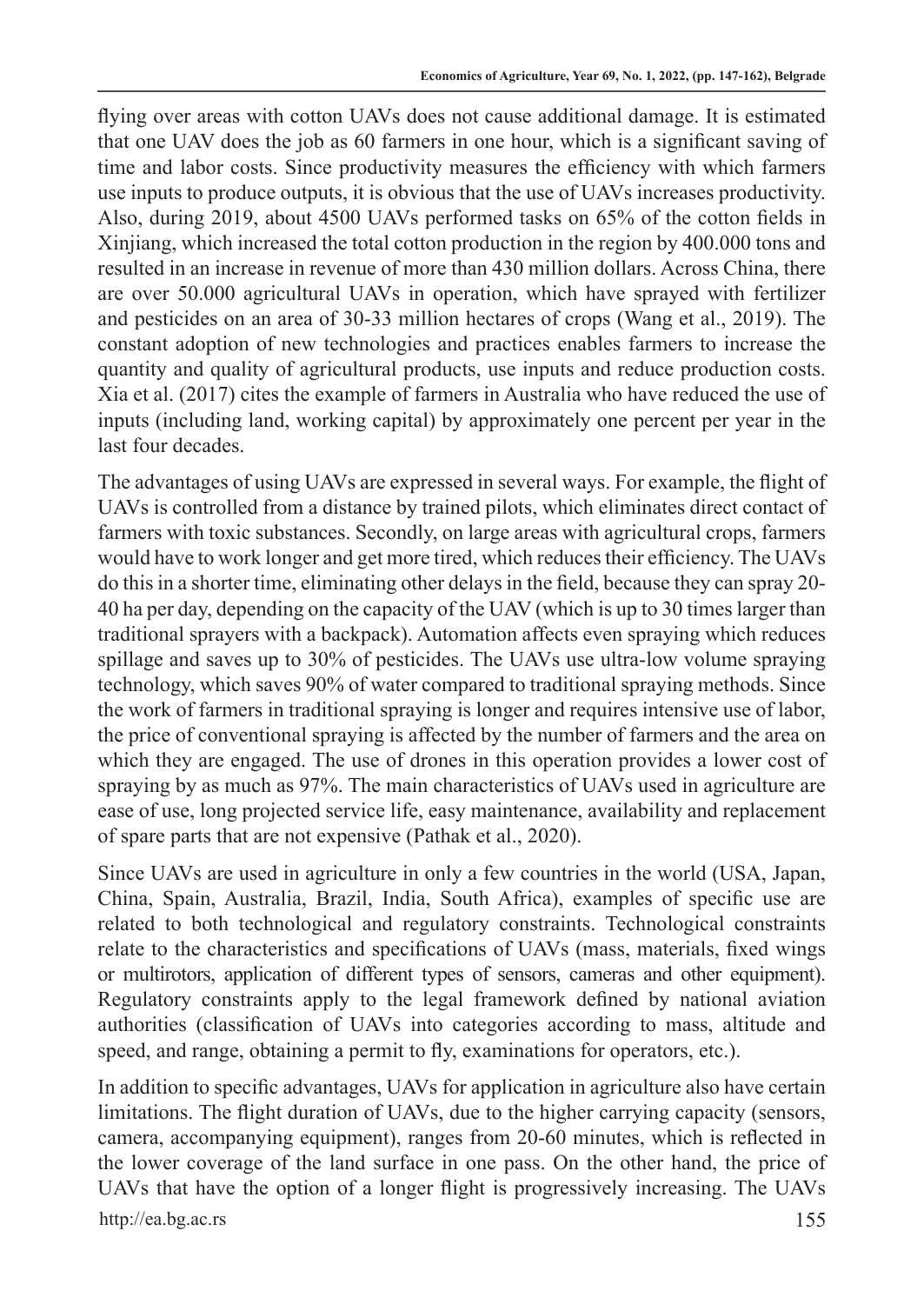that are used in agriculture to record the land and the condition of agricultural crops are, most often, with fixed wings and their market price is around 25,000 dollars. The price of UAVs, of course, is influenced by the characteristics of sensors, cameras and accompanying equipment. The choice of UAV is similar to the choice of other machines, devices or tools used in agriculture. The farmer decides on a specific UAV based on his own needs (land area, type of agricultural crop, available finances and willingness to invest) and offered UAV specifications, their availability, maintenance costs and spare parts and prices.

A big problem facing farmers is online coverage, which is mostly unavailable on arable farms. In such a situation, farmers who intend to use UAVs must invest certain financial resources in the connectivity infrastructure and procure UAVs that have the ability to store data in an appropriate format.

The problem that is already present is the availability of appropriate software for receiving, storing and processing data (information). Software is an integral part of the application of UAV in agriculture, because a large number of individuals and companies are engaged in creating programs of specific capabilities. Sometimes, in addition to online access, it is necessary for the farmer to receive real-time data on the condition of land and crops, all with the aim of applying preventive and corrective measures to prevent damage. Sensors, cameras and software are market goods, the price of which is influenced by many factors. However, the farmer must be sure that the data obtained from the UAVs are accurate and that they reflect the real situation on the ground (Ampatzidis et al., 2020). The reasonable assumption is that the average farmer does not have specialized knowledge and skills for processing the collected data, so he must train or hire qualified staff for such activities.

As in other areas of computing, in the phases of data collection and processing, there is the problem of information security, illegal downloading or violation of privacy (Gupta et al., 2020; Pathak et al., 2020).

The biggest problem in the application of UAVs in agriculture is related to weather conditions. In conditions of rain or fog, as well as strong wind, cameras and built-in sensors on UAVs cannot provide images of the required and sufficient resolution, and obtaining reliable data. This requires waiting for the weather to improve, repeating the flight, and re-collecting (and later processing) field data (Simelli & Tsagaris, 2015).

## C**onclusions**

The era of new technologies and intensive development of new models and methods of production and work has largely affected all types of industrial production. We are witnessing the fourth industrial revolution and the great breakthrough of computers, sensors and smart devices in everyday life. We are also witnessing an unprecedented demographic boom, industrialization and urbanization, dramatic climate change and its consequences. With the growing population, the requirements for providing food in terms of quantity and quality become even more urgent. The only solution to such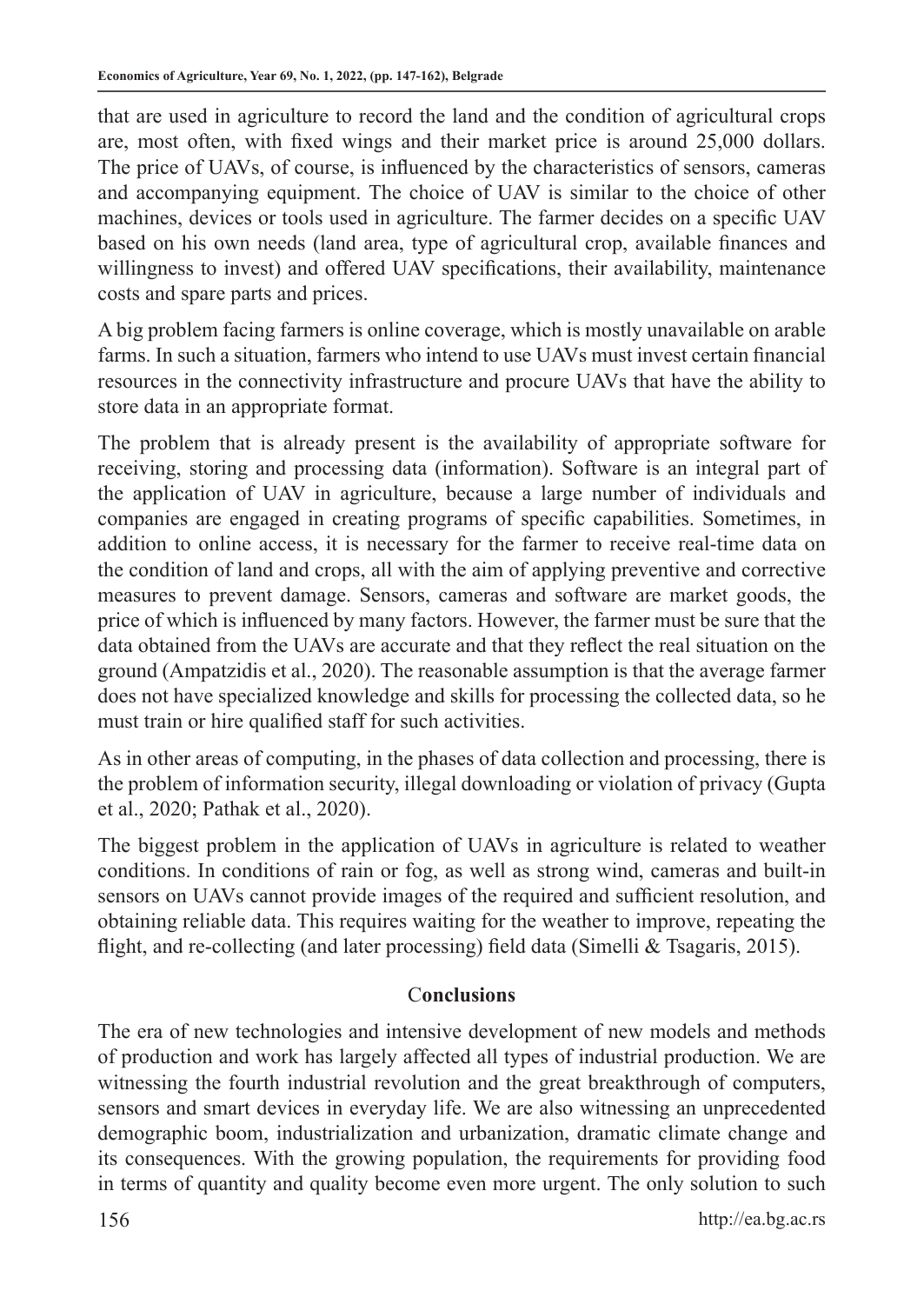challenges is to grow crops in a smart and precise way. The industrial development of the new age also affects the agricultural sector and enables a new evolution in the digitalized industry. In that sense, new information and communication technologies can make agricultural production more efficient. This includes the development of new technologies and solutions in the field of micro- and nanoelectronics, signal processing, artificial intelligence, IoT, big data, robotics, satellite crop monitoring. By applying advanced methods of machine learning and artificial intelligence, it is possible to analyze large amounts of data and extract new knowledge about agricultural production and crop development. This knowledge, further, is used to answer practical questions, crucial for agricultural production. In accordance with the concepts of precision agriculture, it is possible to give recommendations for fertilization, irrigation and application of pesticides, which ensures proper plant treatment, risk reduction, increased yields and, above all, resource savings (seeds, fertilizers and pesticides).

Agriculture, without a doubt, is the oldest form of business, and the advancement of technique and technology has a huge role in its development and improvement (Luković et al., 2021). The main benefits that digital technology provides to agriculture are sustainability, knowledge and efficiency. When we talk about sustainability, we mean not only productive, but also environmental and social. Knowledge means more awareness of the dynamics of internal processes in production itself, supply chains and competition. Efficiency means reduced costs, shorter operating and production times, better management control and higher productivity.

Digitization of agriculture means the evolution of precision agriculture achieved by collecting, integrating and analyzing data from the field via sensors. In fact, digital agriculture is a set of tools, machines and strategies that enable farms to synergistically use interconnected advanced technologies in order to make production more efficient and sustainable. Digitization of agriculture is the only way to increase the competitiveness of agricultural production in a short time, because most other solutions to increase productivity work only after a long period of time. New technologies favor the optimization of resource use, and the world of agriculture needs intelligent equipment that allows everything to be more efficient in terms of sustainability.

Digitization of agriculture is a process that depends not only on those who create these innovations, but also on the users of these innovations, i.e. from the farmers themselves. Prejudices and mistrust towards the new, as well as the lack of desire for education related to the digitalization of agriculture must be overcome, and that is the basic precondition for facing one of the most difficult challenges of our time.

The proposal for future work refers to the analysis of the potential for modern digital technologies to be applied in agriculture in Serbia and to emphasize the need for wider involvement of scientific institutions in solving problems related to IoT infrastructure, connectivity, data collection by sensors or UAVs, etc.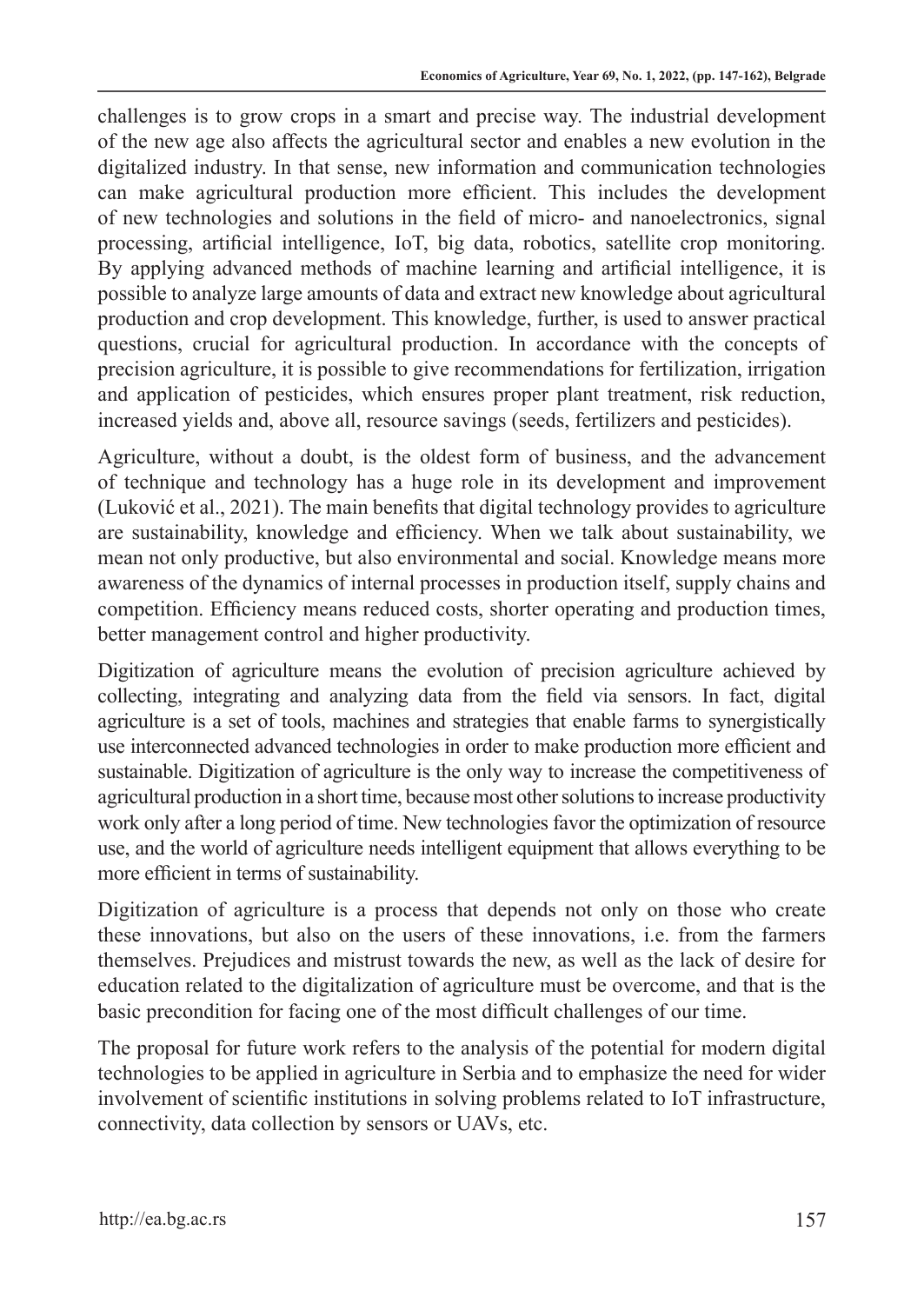# **Conflict of interests**

The authors declare no conflict of interest

## **References**

- 1. Al-Kahtani, M., & Karim, L. (2018). Dynamic data aggregation approach for sensor-based big data. *International Journal of Advanced Computer Science and Applications,* 9(7), 62-72.
- 2. Ampatzidis, Y., Partel, V., & Costa, L. (2020). Agroview: Cloud-based application to process, analyze and visualize UAV-collected data for precision agriculture applications utilizing artificial intelligence. *Computers and Electronics in Agriculture*, 174, 105457. doi.org/10.1016/j.compag.2020.105457
- 3. Anushree, M., & Krishna, R. (2018). A smart farming system using Arduino based technology. *Int. J. Adv. Res. Ideas Innov. Technology*, 4(4), 850-856.
- 4. Asghari, P., Rahmani, A. M., & Javadi, H. H. S. (2019). Internet of Things applications: A systematic review. *Computer Network*, 148, 241–261. doi. org/10.1016/j.comnet.2018.12.008
- 5. Bonneau, V., & Copigneaux, B. (2017). *Industry 4.0 in Agriculture: Focus on IoT aspects.* European Commission, Brussels, Belgium. Retrieved from https://ec.europa.eu/growth/tools-data bases/dem/monitor/content/industry-40 agriculture-focus-iot-aspects (October 25, 2020).
- 6. Chui, M., Collins, M., Patel, M. (2021). The Internet of Things: Catching up to an accelerating opportunity. McKinsey & Company, New York.
- 7. Cowie, P., Townsend, L. & Salemink, K. (2020). Smart rural futures: will rural areas be left behind in the 4th industrial revolution? *Journal of Rural Studies*, 79, 169-176. doi.org/10.1016/j.jrurstud.2020.08.042
- 8. FAO (2017). The future of food and agriculture Trends and challenges. Rome. Italy. Retrieved from http://www.fao.org (October 25, 2020).
- 9. Farooq, M., Riaz, S., Abid, A., Abid, K., & Naeem, M. A. (2019). A Survey on the Role of IoT in Agriculture for the Implementation of Smart Farming. *IEEE Access,* 7(1), 156237-156271. doi.org/10.1109/access.2019.2949703
- 10. Forkan, A., Khalil, I., Ibaida, A., & Tari, Z. (2015). BDCaM: Big data for contextaware monitoring - A personalized knowledge discovery framework for assisted healthcare. *IEEE transactions on cloud computing*, 5(4), 628-641. doi.org/10.1109/ tcc.2015.2440269
- 11. Gralla, P. (2018). *Precision agriculture yields higher profits, lower risks*. Retrieved from https://www.hpe.com/us/en/insights/articles/precision-agriculture-yields-higherprofits-lower-risks-1806.html (October 28, 2020).
- 12. Gubbi, J., Buyya, R., Marusic, S., & Palaniswami, M. (2013). Internet of Things (IoT): a vision, architectural elements, and future directions. *Future Generation Computer Systems*, 29 (7), 1645–1660. doi.org/10.1016/j.future.2013.01.010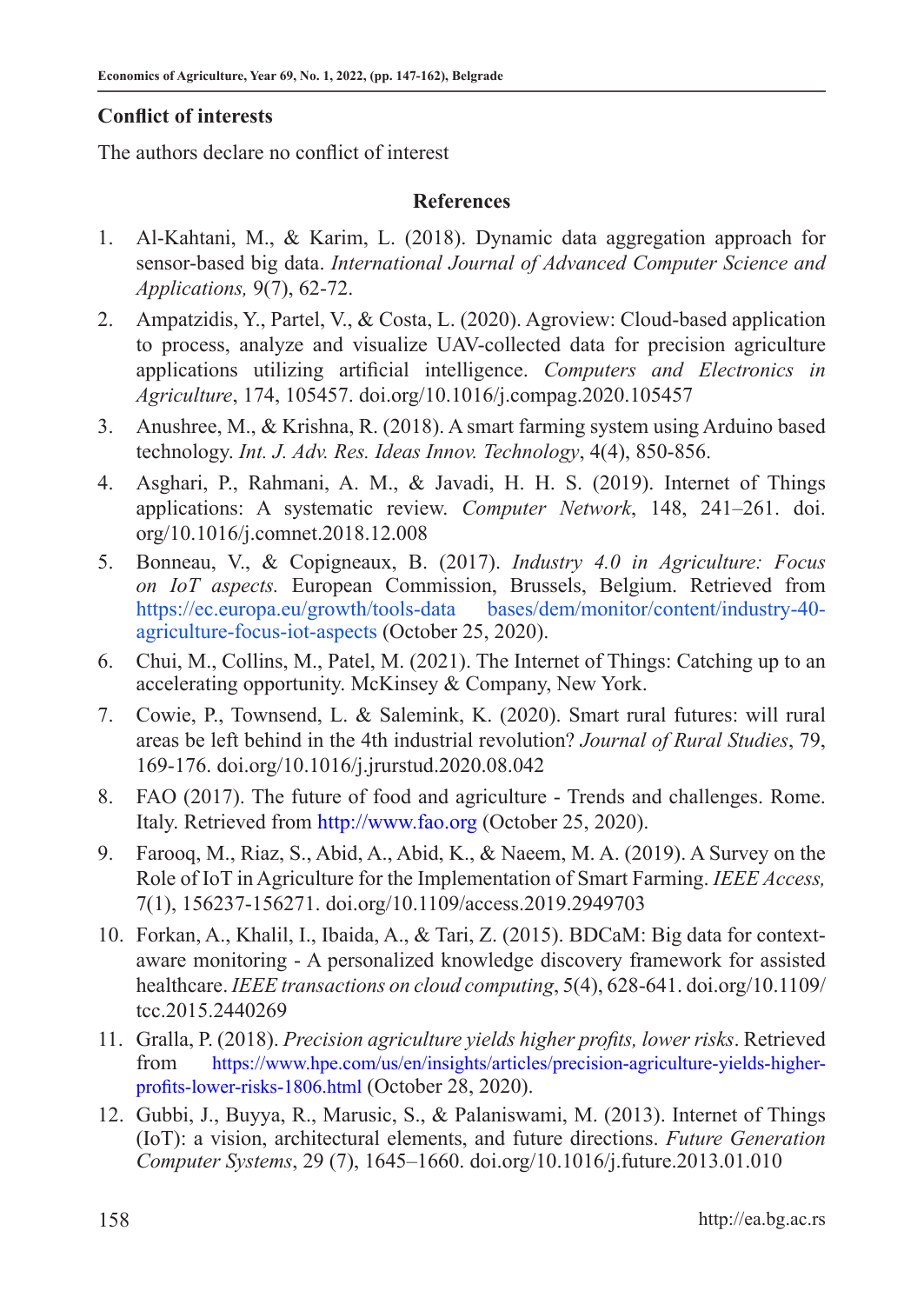- 13. Gupta, M., Abdelsalam, M., Khorsandroo, S., & Mittal, S. (2020). Security and privacy in smart farming: Challenges and opportunities. *IEEE Access*, 8, 34564– 34584. doi.org/10.1109/access.2020.2975142
- 14. Hilbert, M. (2016). Big data for development: A review of promises and challenges. *Development Policy Review*, 34(1), 135–174. doi.org/10.1111/dpr.12142
- 15. Hussein, M. S., López Ramos, J. A., & Álvarez Bermejo, J. A. (2020). Distributed Key Management to Secure IoT Wireless Sensor Networks in Smart-Agro. Sensors, 20, 2242. doi.org/10.3390/s20082242
- 16. Ingale, V., & Jadhav, D. (2016). Big Data A Great Revolution in Precision Agriculture using Predictive Weather Analysis and Soil Analysis. International *Journal of Agriculture Innovations and Research*, 5(3), 410-412. doi.org/10.13140/ rg.2.2.32922.44488
- 17. Kamath, R., Balachandra, M., & Prabhu, S. (2019). Raspberry Pi as Visual Sensor Nodes in Precision Agriculture: A Study. *IEEE Accesss*, 7, 45110-45122. doi. org/10.1109/access.2019.2908846
- 18. Kim, J., Kim, S., Ju, Ch., & Son, H. (2019). Unmanned Aerial Vehicles in Agriculture: A Review of Perspective of Platform, Control, and Applications. *IEEE Access*, 4, 1-17. doi.org/10.1109/access.2019.2932119
- 19. Khanna, A., & Kaur, S. (2019). Evolution of Internet of Things (IoT) and its significant impact in the field of precision agriculture. *Computers and Electronics in Agriculture*, 157, 218–231. doi.org/10.1016/j.compag.2018.12.039
- 20. Kumar, H., & Menakadevi, T. (2018). A review on big data analytics in the field of agriculture. *International Journal of Latest Transactions in Engineering and Science*, 1(4), 1-10.
- 21. Li, S., Xu, L., & Zhao, S. (2015). The internet of things: A survey. *Information Systems Frontiers*, 17(2), 243-259. doi.org/10.1007/s10796-014-9492-7
- 22. Li, D., Zheng, Y., & Zhao, W. (2019). Fault analysis system for agricultural machinery based on big data. *IEEE Access*, 7, 99136-99151. doi.org/10.1109/ access.2019.2928973
- 23. Liu, S., Guo, L., Webb, H., Ya, X., & Chang, X. (2019). Internet of Things monitoring system of modern eco-agriculture based on cloud computing. *IEEE Access*, 7(1), 37050-37058. doi.org/10.1109/access.2019.2903720
- 24. Luck, J., Pitla, S., Shearer, S., Mueller, T., Dillon, C. Fulton, J., & Higgins, S. (2010). Potential for pesticide and nutrient savings via map-based automatic boom section control of spray nozzles. *Computers and Electronics in Agriculture,* 70(1), 19–26. doi.org/10.1016/j.compag.2009.08.003
- 25. Luković, M., Pantović, D., & Ćurčić, M. (2021). Wild edible plants in gourmet offer of ecotourism destinations: case from biosphere reserve "Golija-Studenica". *Economics of Agriculture*, 68(4), 1061–1076. Doi: doi.org/10.5937/ ekoPolj2104061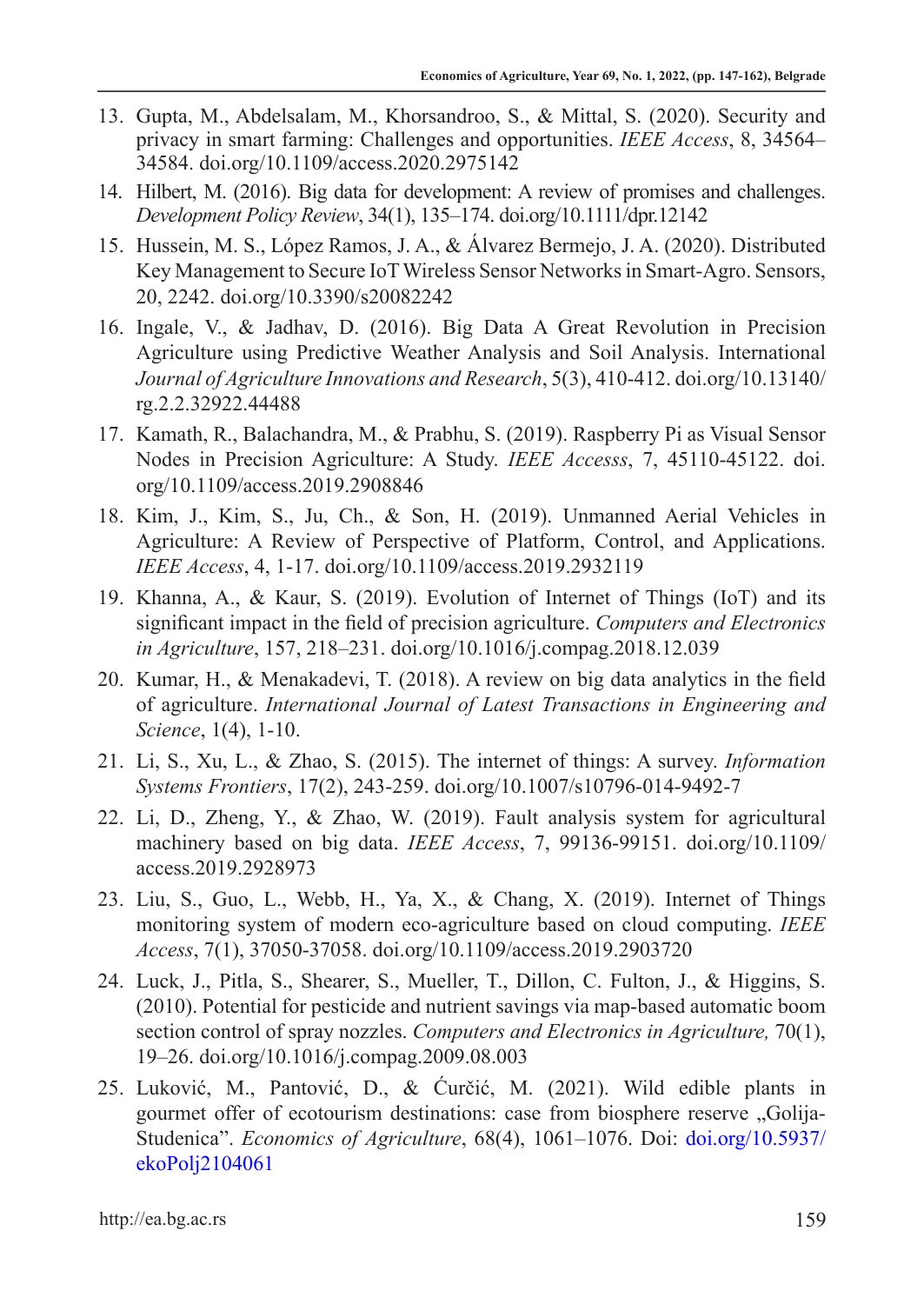- 26. Madakam, S., Ramaswamy, R., & Tripathi, S. (2015). Internet of Things (IoT): A literature review. *Journal of Computer and Communications,* 2015, 3, 164-173. doi. org/10.4236/jcc.2015.35021
- 27. Nalini, N., & Suvithavani, P. (2017). A Study on Data Analytics: Internet of Things & Health Care. *International Journal of Computer Science and Mobile Computing*, 6(3), 20-27.
- 28. Nandyala, C. S., & Kim, H. K. (2016). Big and meta data management for U-agriculture mobile services. *Int. Journal of Software Engineering and Its Applications,* 10(1), 257-270. doi.org/10.14257/ijseia.2016.10.2.21
- 29. Nebiker, S., Lack, N., Abächerli, M., & Läderach, S. (2016). A light weight multispectral sensor for micro UAV-opportunities for very high resolution airborne remote sensing. XXIII ISPRS Congress, Prague, Proceedings, 963-970. doi. org/10.5194/isprsarchives-XLI-B1-963-2016
- 30. Pathak, H., Kumar, G., Mohapatra, S., Gaikwad, B., & Rane J. (2020). Use of Drones in Agriculture: Potentials, Problems and Policy Needs. Publication no. 300, ICAR-National Institute of Abiotic Stress Management, Baramati. India.
- 31. Rao, G., Indira, V., Manikanta, P., & Srinivas, D. (2019). Large Scale Farming Analysis with the Help of IOT & Data Analytics. *International Journal of Advanced Multidisciplinary Scientific Research,* 2(3), 27-39.
- 32. Radic, V. (2020). *Industry 4.0-Education 4.0-Society 5.0.* Proceedings of Int. Conference "Business Trends", Kruševac, Serbia, 1-13. [In *Serbian:* Radić, V. (2020). *Industrija 4.0–Edukacija 4.0–Društvo 5.0.* Zbornik radova Međunarodne konferencije "Trendovi u poslovanju", Kruševac, Srbija, 1-13]. ISBN 978-86- 7566-053-8. COBISS.SR-ID 21530633
- 33. Rajeswari, S., Suthendran, K., & Rajakumar, K. (2017). A smart agricultural model by integrating IoT, mobile and cloud-based big data analytics. In: Int. Conference on Intelligent Computing and Control (I2C2) Proceedings, 1-5. doi.org/10.1109/ I2C2.2017.8321902
- 34. Rasooli, M., Bhushan, B., & Kumar, N. (2020). Applicability of wireless sensor networks & IoT in saffron & wheat crops: A smart agriculture perspective. *Int. Journal of Scientific & Technology Research*, 9(2), 2456-2461.
- 35. Ribarics, P. (2016). Big Data and its impact on agriculture. *Ecocycles*, 2(1), 33-34. doi. org/10.19040/ecocycles.v2i1.54
- 36. Ryan, M., Jellema, A., Perez-Freire, L., Poppe, K., Trajkovic, M., Vermesen, O., & Beers, G. (2021). Policy recommendations from IoF2020. Wageningen University & Research.
- 37. Sarker, M., Islam, M., Ali, M., Islam, M. S., Salam, M., & Mahmud, S. (2019). Promoting digital agriculture through big data for sustainable farm management. *International Journal of Innovation and Applied Studies*, 25(4), 1235-1240.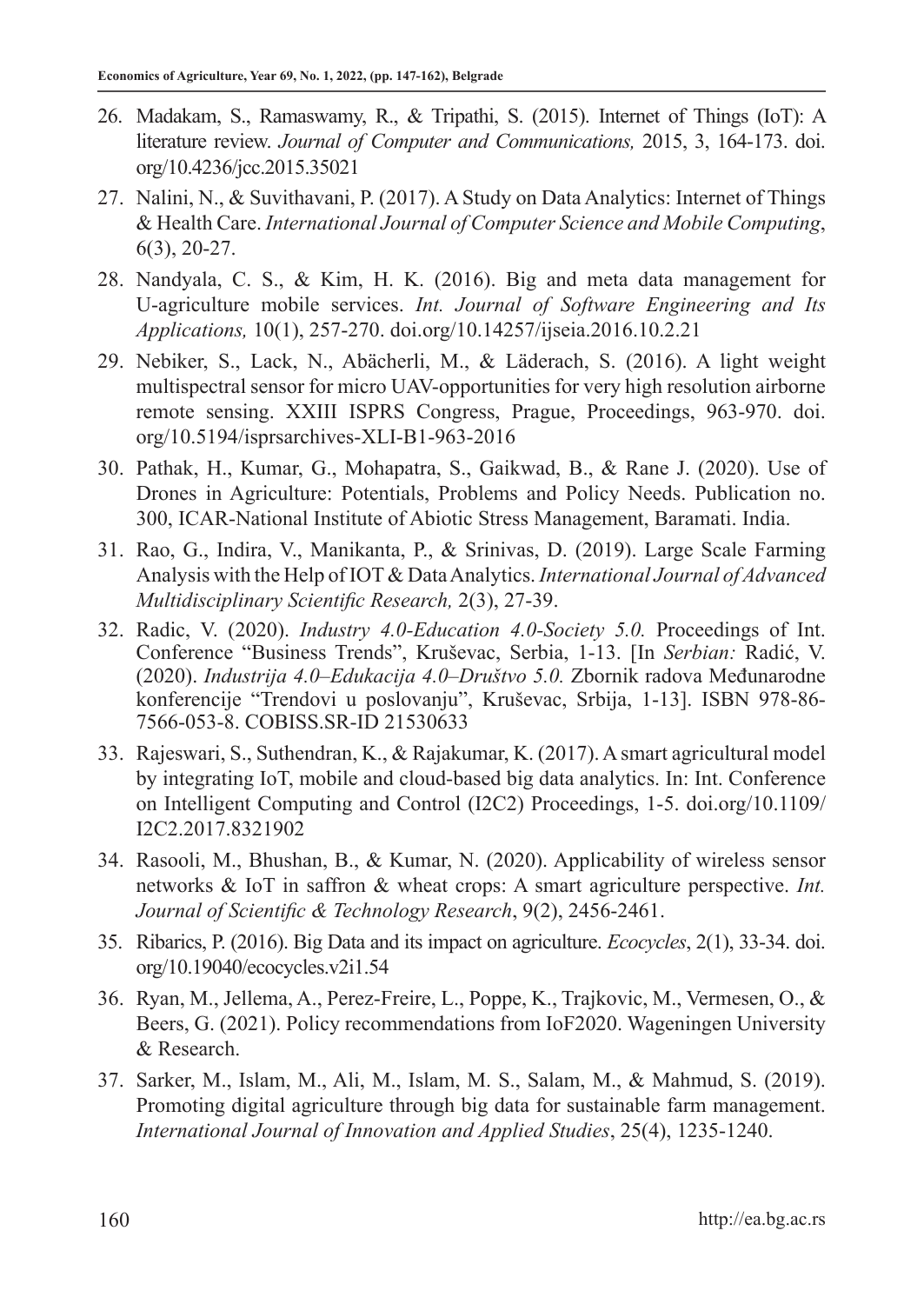- 38. Simelli, I., & Tsagaris, A. (2015). *The Use of Unmanned Aerial Systems (UAS) in Agriculture.* Proceedings of  $7<sup>th</sup>$  International Conference on Information and Communication Technologies in Agriculture, Food and Environment (HAICTA), Kavala, Greece, 730-736.
- 39. Shafi, U., Mumtaz, R., García-Nieto, J., Hassan, S. A., Zaidi, S.A.R., & Iqbal, N. (2019). Precision agriculture techniques and practices: From considerations to applications. *Sensors*, 19(17), 3796. doi.org/10.3390/s19173796
- 40. Shang, X., Yin, H., Wang, Y., Li, M., & Wang, Y. (2020). Secrecy Performance Analysis of Wireless Powered Sensor Networks Under Saturation Nonlinear Energy Harvesting and Activation Threshold. *Sensors*, 20, 1632. doi.org/10.3390/ s20061632
- 41. Stergiou, C., Psannis, K. E., Kim, B. G., & Gupta, B. (2018). Secure integration of IoT and cloud computing. *Future Generation of Computer Systems*, 78, 964–975. doi.org/10.1016/j.future.2016.11.031
- 42. Stubb, M. (2016). Big data in US agriculture. Congressional Research Service, Washington DC.
- 43. Teodosijevic Lazovic, S. (2020). Cybernetics in function of ambitions future of agriculture. *Economics of Agriculture, 67*(1), 69-85. doi.org/10.5937/ ekoPolj2001069T
- 44. Tóth, M., Felföldi, J., & Szilágyi, R. (2019). Possibilities of IoT based management system in greenhouses. *Georgikon for Agriculture*, 23(3), 43-62.
- 45. Trendov, N., Varas, S., & Zeng, M. (2019). Digtal Technologies in Agriculture and Rural Areas - Status Report, FAO, Rome. Italy.
- 46. Tseng, F., Cho, H., & Wu, H. (2019). Applying big data for intelligent agriculturebased crop selection analysis. *IEEE Access*, 7(1), 116965-116974. doi.org/10.1109/ access.2019.2935564
- 47. Tzounis, A., Katsoulas, N., & Bartzanas, T. (2017). Internet of Things in Agriculture, Recent Advances and Future Challenges. *Biosystems Engineering*, *164*, 31-48. doi.org/10.1016/j.biosystemseng.2017.09.007
- 48. Wang, L., Lan, Y., Zhang, Y., Zhang, H., Tahir, M., Ou, S., Liu, X., & Chen, P. (2019). Applications and Prospects of Agricultural Unmanned Aerial Vehicle Obstacle Avoidance Technology in China. *Sensors,* 19(3), 642-657. doi. org/10.3390/s19030642
- 49. Wolfert, S., Ge, L., Verdouw, C., & Bogaardt, M. (2017). Big data in smart farming–a review. *Agricultural Systems*, 153(1), 69-80. doi.org/10.1016/j.agsy.2017.01.023
- 50. World Population Prospects (2019). *Ten Key Findings*. New York, USA. Retrieved from https://population.un.org/wpp (October 25, 2020).
- 51. Xia, C., Zhao, S., & Valle, H. (2017). Productivity in Australia's broadacre and dairy industries. Agricultural Commodities Report, Kanbera.